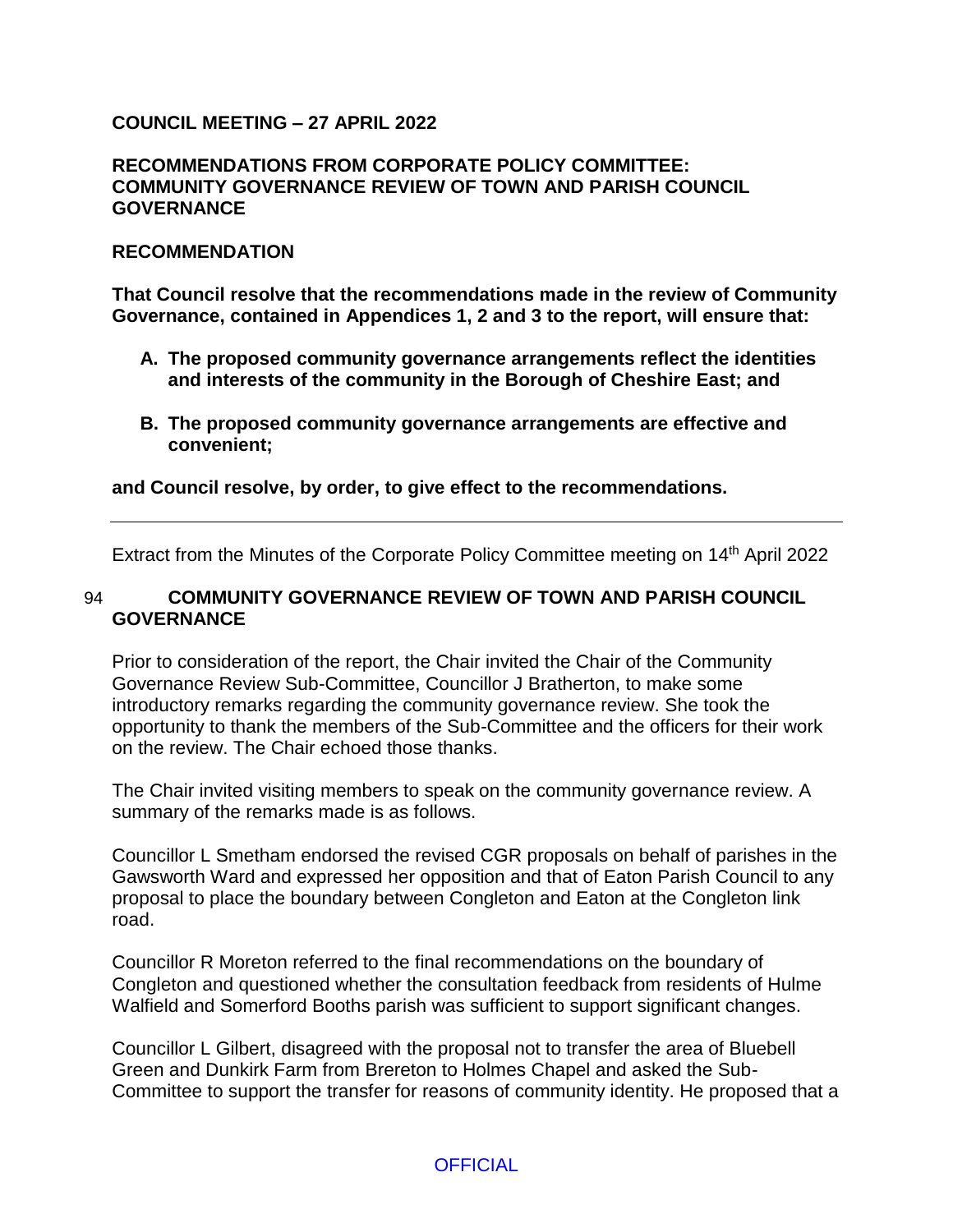date be set aside for further consideration of those cases where alternative proposals had been put forward.

Councillor D Murphy expressed the Town Council's view that all housing and business development on land contained within the new link road should be included within the area of Congleton Town, the link road forming a natural boundary.

Councillor S Holland expressed disappointment at the revised proposals for the Boundary of Congleton Town Council and asked that further discussion take place.

Councillor D Marren asked the Committee to support the recommendations in the report relating to the boundary between Shavington and Wybunbury and not to support any counter proposals that might come forward at the meeting.

The Committee considered the report which sought resolutions of the Community Governance Review Sub Committee, Corporate Policy Committee, and finally Council, following a Community Governance Review of Town and Parish Council Governance.

The review had been in progress for over three years. Engagement with the public, town and parish councils and other stakeholders had been central to the review. There had been an informal pre-consultation survey, as well as a formal consultation process which, together, had secured over 5,000 responses.

The background to the review, including the terms of reference, guiding principles and process followed, were set out in the report.

Appendix 1 to the report provided a summary of the review's final recommendations. Appendix 2 contained maps showing recommended changes to parish and parish ward boundaries. Appendix 3 set out in detail the evidence and analysis on which the final recommendations had been made.

The Community Governance Review Sub-Committee had considered the report at its meeting on 4<sup>th</sup> April 2022.

At that meeting, Councillor S Edgar, on behalf of the relevant parish councils, had asked that the style of the new Weston and Crewe Green council be changed from 'Community' to 'Parish'. With the Sub-Committee's agreement, the officers had undertaken to change the recommendation to Council accordingly.

The Community Governance Review Sub-Committee had resolved as follows:

*'That*

1 *the Sub-Committee recommends to the Corporate Policy Committee that the recommendations made in the review of Community Governance, contained in Appendices 1, 2 and 3 to the report, will ensure that:*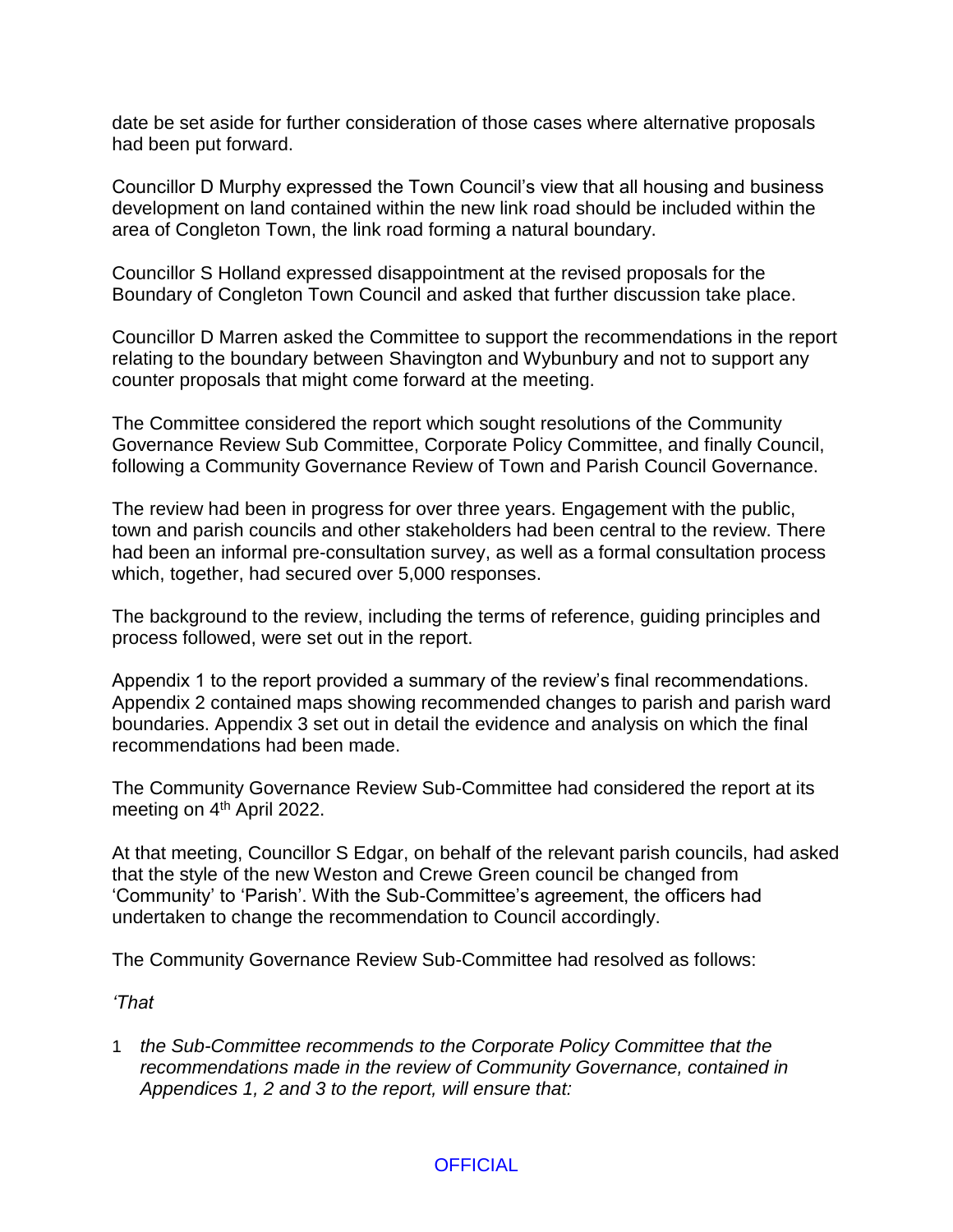- 1 *The proposed community governance arrangements reflect the identities and interests of the community in the Borough of Cheshire East; and*
- 2 *The proposed community governance arrangements are effective and convenient; and*
- 2 *in order to minimise unnecessary printing of agenda papers, it will be assumed that all Members of the Corporate Policy Committee, and Council, will rely upon the electronic link to the appendices of the report, and that the appendices will therefore not be printed for each Member; further, that if any Member has a specific need for any part of parts of the appendices to be printed, they will make their own arrangements to print limited sections of the appendices, or request such printed sections to be provided by officers.'*

Officers commented that it was clear from the contributions of public and member speakers earlier in the meeting that there were strongly held views on both sides of the argument in relation to some specific proposals. A number of these issues had come to light during the consultation process and had been taken into account by officers and the Community Governance Review Sub-Committee. Officers were of the view that nothing that had been said during the course of the Committee's meeting had led them to the conclusion that any of the recommendations in the community governance review report should be changed, although the specific request that the number of councillors for the proposed Burland and Acton Parish Council be increased from 9 to 10, 11 or 12 was a matter that the Committee might wish to consider. With regard to this request, however, it was suggested that the Committee might wish to leave the recommendations unchanged for now on the basis that a mini-community governance review could be held at a future date to address any such issues.

It was moved and seconded that the recommendations in the report be approved.

During the debate, the following amendment was moved and seconded:

*' It is proposed that the original recommendations put forward by the Council in the CGR Consultation documents, related to the Shavington-cum-Gresty and Wybunbury Parish Boundaries are adopted (where the Newcastle Road is identified as the definitive boundary)'*

The wording of the amendment, together with the reasons for proposing it, had been circulated to members of the Committee prior to the meeting and were read out at the meeting by the proposer, Councillor Clowes.

Mr Peter Jones, Legal Adviser to the Community Governance Review Sub-Committee, advised that when deciding the merits or otherwise of adopting different proposals that have arisen during the meeting, members would need to satisfy themselves that any new or revised proposals better met the statutory tests than the proposal(s) that were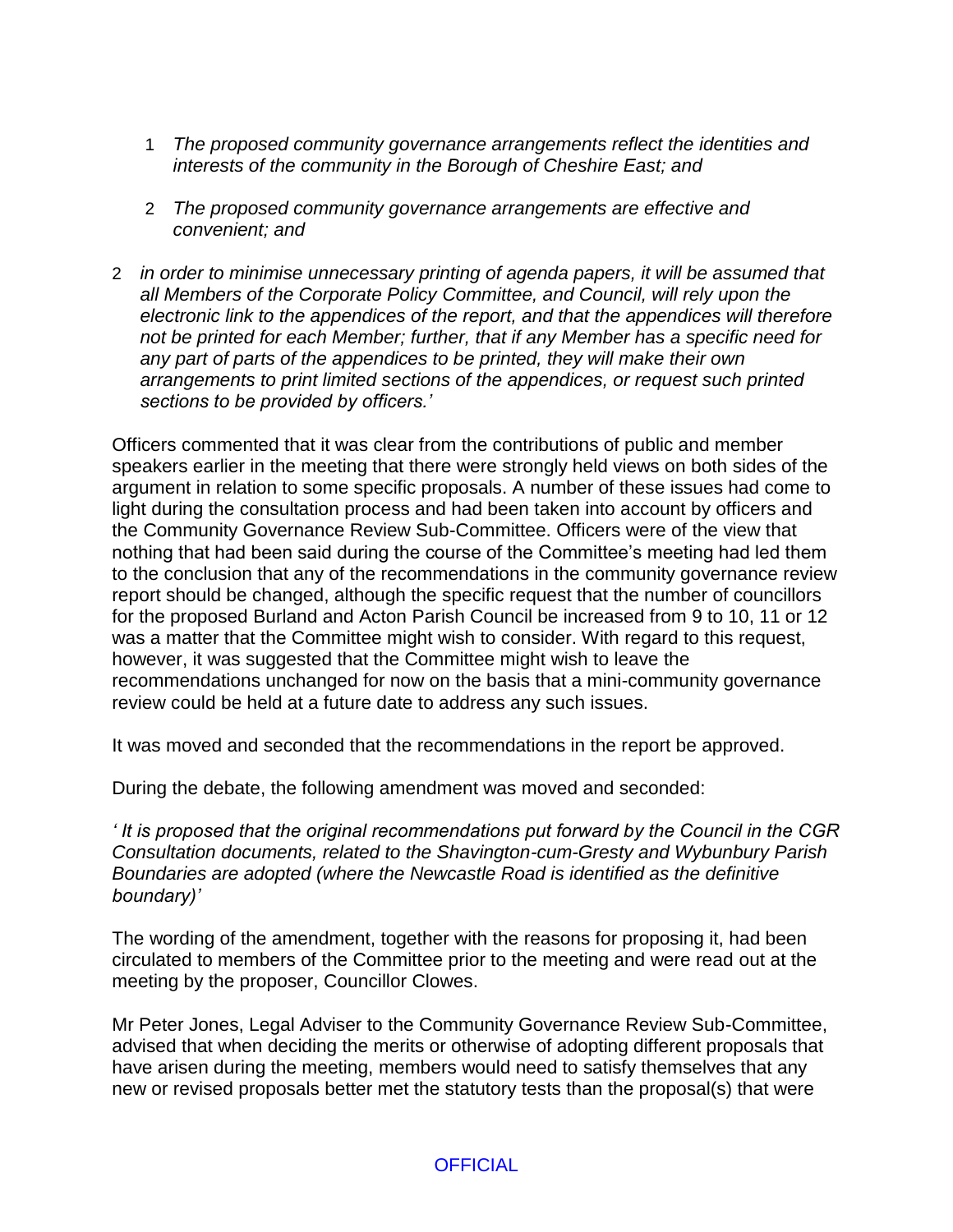made in the report, having regard to the summary of the consultation response and the recommendations in the report. In turn, Members should ensure that a revised proposal:

- **•** better reflected the feeling of the local community and the wishes of local inhabitants, which the statutory guidance explained were the primary considerations when deciding whether parishes reflected community identity and interest; and
- better ensured the viability of the parish as an effective and convenient unit of local government, which the statutory guidance explained included factors such as the size, population and boundaries which influenced the viability of a parish council.

If it was considered that the revised proposal better met both limbs of the statutory test and was not fundamentally different from the proposal consulted upon, then it was open to Members, should they so wish, to resolve to adopt it. If the revised proposal was fundamentally different to the proposal consulted upon, however, such that it would be conspicuously unfair to adopt it at the meeting without having given the residents and other consultees a further opportunity to make representations, then case law required the Council to go out to fresh consultation. A decision to go out to fresh consultation would have a seriously adverse effect on the CGR project in terms of time and cost. If the Committee wished to approve a proposal which departed from the recommendations in the report, it would have to give reasons for doing so, including why they felt that the statutory tests were satisfied.

Having heard the reasons provided for the proposed amendment, Mr Jones confirmed that the amendment was valid in that it satisfied the statutory tests.

Following further debate, the amendment was put to the vote and was lost.

The Committee then considered the original motion to approve the recommendations in the report.

# **RESOLVED**

That

- 1. the Committee approves the recommendations of the Community Governance Review Sub-Committee; and
- 2. the Committee recommends to Council that the recommendations made in the review of Community Governance, contained in Appendices 1, 2 and 3 to the report, will ensure that:
	- A. The proposed community governance arrangements reflect the identities and interests of the community in the Borough of Cheshire East; and
	- B. The proposed community governance arrangements are effective and convenient;